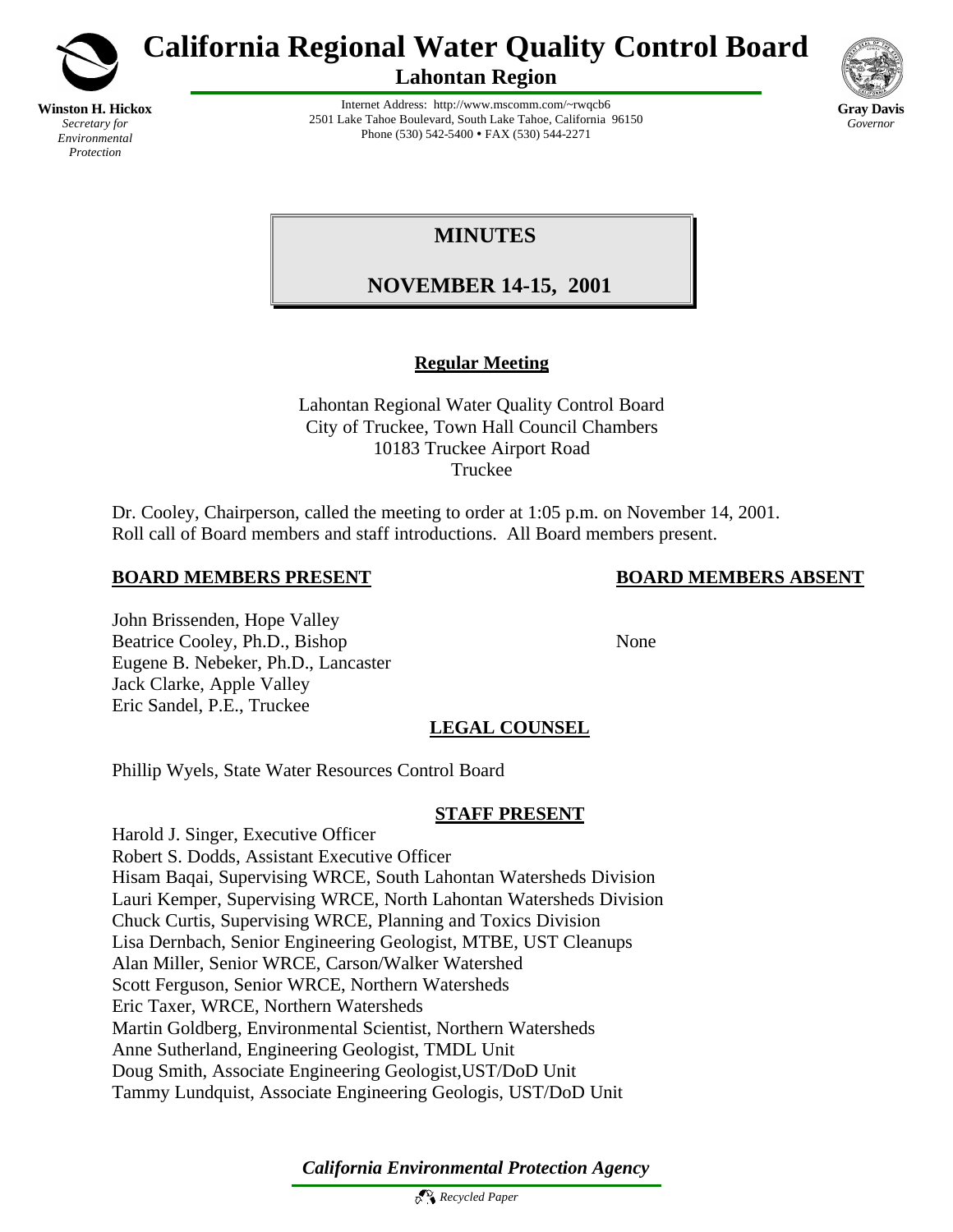#### MINUTES  $-2$  -

Thomas Gavigan, Associate Engineering Geologist, UST/DoD Unit Richard Booth, Associate Engineering Geologist, UST/DoD Unit Brian Grey, Environmental Scientist, UST/DoD Unit Cadie MacDonald, Associate Engineering Geologist, Planning & Toxics Thomas Suk, Staff Environmental Scientist John Steude, WRCE, Carson/Walker Watershed Abby O'Keefe, Student Assistant Christine Eklund, Student Assistant Michelle Bovard, Student Assistant Marietta Christoffersen, Office Technican Susan-Marie Hagen, Executive Assistant

#### **ADDRESSING THE BOARD**

Mike Livak, Squaw Valley Ski Corporation Nancy Wendt, Squaw Valley Ski Corporation John Chisholm, wildlife advocate Carl Gustafson, Squaw Valley resident Don McCormack, Mayor of Truckee Kenn Rieders, Prosser Lakeview Estates, Truckee Donna L. Hollenstain, Property owner Ron Herman, Property owner Ivo Bergsohn, South Tahoe Public Utility District William McClintock, TCN Company

#### **Regular Meeting 1:00 p.m. November 14, 2001**

#### **ENFORCEMENT ACTION**

**1.** *Public Hearing –* **Consideration of a Cleanup and Abatement Order for Squaw Valley Ski Corporation, Squaw Valley Preserve, and Squaw Valley Development Company for Violation of Waste Discharge Requirements, Conditions Specified in Waivers of Waste Discharge Requirements, Waste Discharge Prohibitions Prescribed in the Water Quality Control Plan for the Lahontan Region, and Provisions of the California Water Code, Squaw Valley Ski Area,** Placer County.

Harold Singer, Executive Officer, addressed the Board and stated that on November 13, 2001, Squaw Valley Ski Corporation (SVSC) requested that the Board continue this item to its next regular meeting of January 9-10, 2001. Mr. Singer recommended that the Board hold a hearing at this time. The Board agreed to continue with the hearing.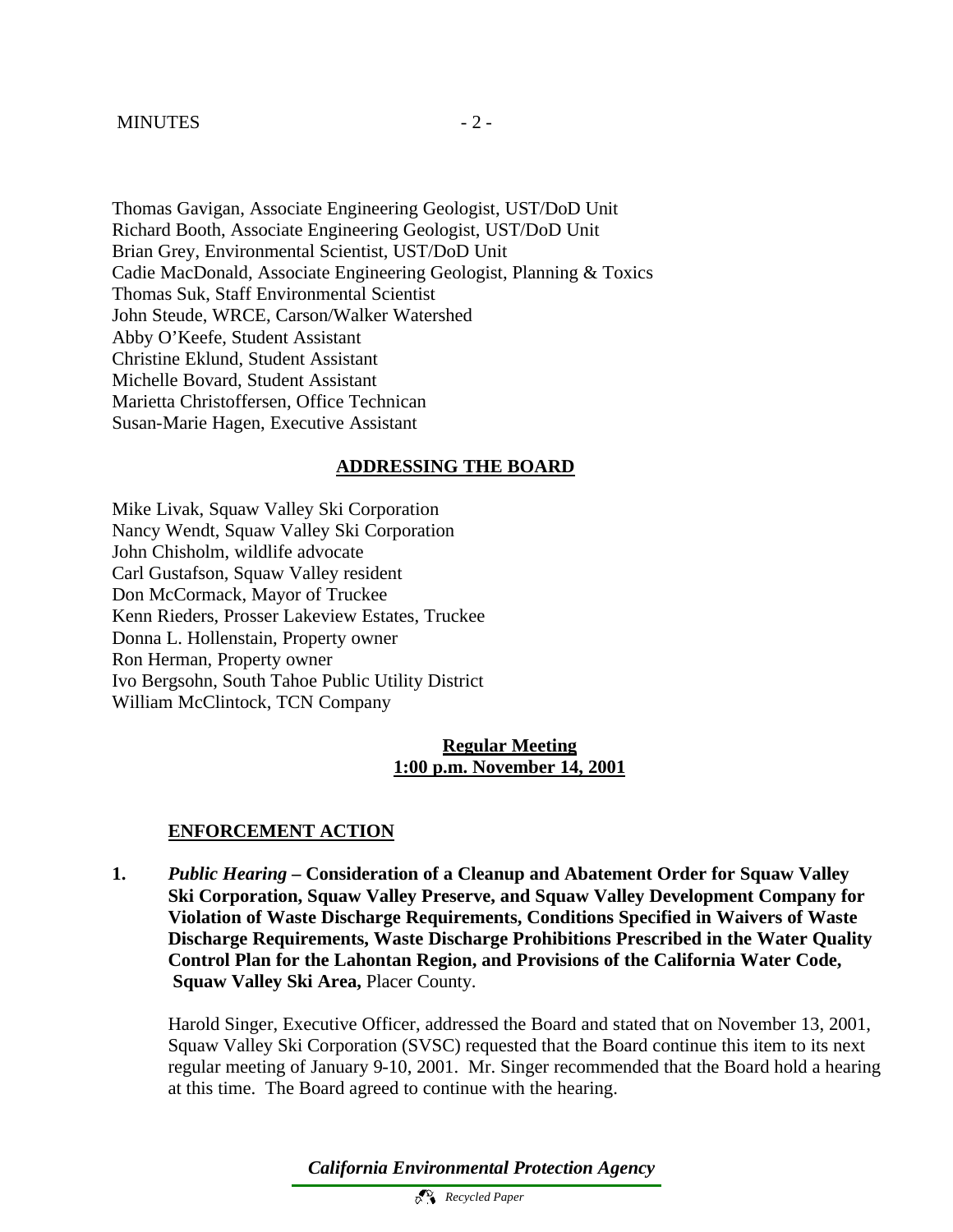Scott Ferguson gave the staff presentation and Regional Board staff's recommendation that the Board adopt a Cleanup and Abatement Order with Late Revisions for SVSA.

Mr. Singer and Regional Board staff responded to questions from the Board and made concluding comments.

Mike Livak, Director of Planning, made the presentation for SVSA. Regional Board staff and Mr. Singer addressed various technical issues. Mr. Wyels, Legal Counsel for the Regional Board, addressed several legal issues raised by the dischargers. Nancy Wendt, President of SVSC, addressed the Board regarding a few items on the last page of the formal response that SVSC had provided to the Board. Questions were raised and comments made by Board members and SVSC. Mr. Singer, Ms. Kemper Mr. Wyels and Regional Board staff responded to questions from Board members.

The following members of the public presented testimony: Carl Gustafson, who also presented photographs to the Board as an exhibit, and John Chisholm.

Mr. Ferguson provided clarification on the SVSC facilities assessment plan and its use in identifying additional sources of erosion adversely affecting the beneficial uses of Squaw Creek and its tributaries. Mr. Wyels stated his opinion, contrary to SVSC's interpretation, that the receiving water objectives in the waste discharge requirements apply to all water bodies in the watershed including ephemeral water bodies and drainages. Board members made additional comments and presented questions to the dischargers to which Mr. Livak responded before he made his closing comments.

Mr. Singer suggested four possible options regarding a response to the hearing and issues raised: 1) Board decides not to issue an order and closes the hearing; 2) Board decides to continue the hearing to the next Board meeting in January; 3) Board directs Mr. Singer and staff to work with SVSC over a very limited period to resolve all or specific issues and then to issue an order at some future date whether or not those issues are resolved; 4) Board adopts the order today as proposed by staff or with any modifications suggested by Board. Mr. Singer recommended that the Board adopt the order as proposed by the staff at this time, with any additional modifications in light of today's testimony. Dr. Cooley asked for any other testimony. There being none, the hearing was closed.

Mr. Singer addressed procedural questions and concerns from Board members.

**Motion**: Moved by Dr. Nebeker, seconded by Mr. Sandel to request Mr. Singer to issue a Cleanup and Abatement Order to Squaw Valley Ski Corporation (SVSC) on Dec. 14, 2001, with the modifications that he deems appropriate based on Board member comments from today's hearing, and after further discussions have occurred between Lahontan Regional Board staff and SVSC.

Voting "Yes": Dr. Nebeker, Mr. Sandel, Dr. Cooley, Mr. Clarke. Voting "No": Mr. Brissenden.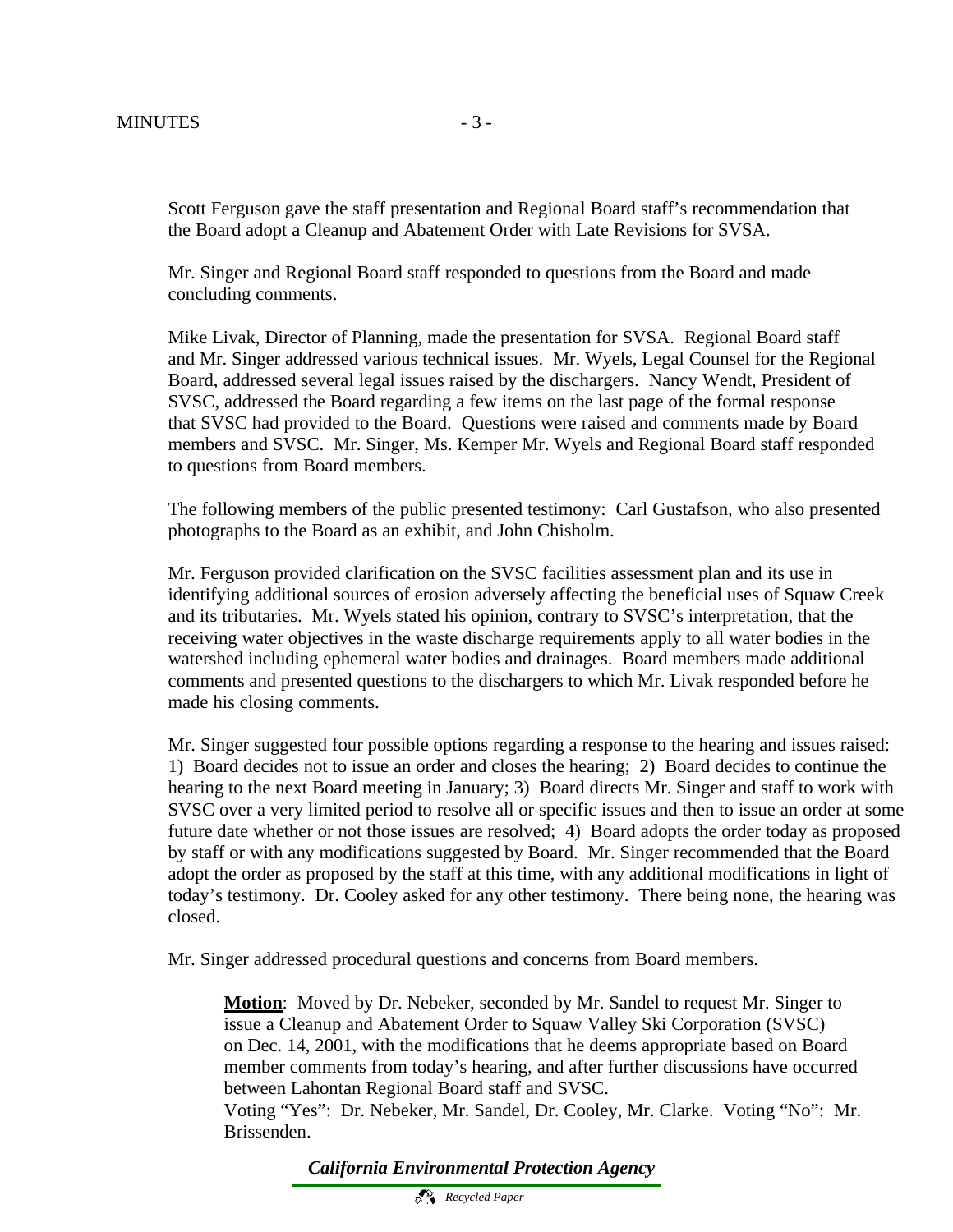#### **OTHER BUSINESS**

**5. California Department of Food and Agriculture, Truckee Agricultural Inspection Station Relocation Project – Exemption to Waste Discharge Prohibition Contained in the Water Quality Control Plan for the Lahontan Region,** Nevada County. Mr. Don McCormack, Mayor of Truckee, addressed the Board briefly on this item.

> **Motion:** Moved by Mr. Clarke, seconded by Mr. Sandel **and unanimously carried** to accept staff's recommendation and adopt as proposed Item # 5.

The afternoon Board meeting session adjourned at 5:18 p.m.

# **Regular Meeting, Continued 7:05 p.m., November 14, 2001**

Chairperson Dr. Cooley convened the evening Board meeting session at 7:05 p.m. Other Board members present included: Mr. John Brissenden; Mr. Jack Clarke; Dr. Eugene Nebeker; and Mr. Eric Sandel.

Mr. Singer introduced the staff members present from the Lahontan Regional Board.

# **3. PUBLIC FORUM**

Mr. Kenn Rieders, private property owner in Truckee, presented a petition from residents in his subdivision requesting that (1) a sewer line be installed to their area to replace the current individual leach field systems because of potential ground water contamination, and (2) that the subdivision be included in the Truckee Sanitary District's service area. Mr. Singer said that he would talk to staff and report back on this at the next Board meeting.

Ms. Donna Hollenstain, property owner in Bishop, read a letter she submitted to the Board along with a packet of information regarding the denial of her appeal of a letter of developability that Regional Board staff had sent to her tenant, Tosco Corporation, in July 2001. Her property at 351 North Main Street in Bishop has been under cleanup activity since 1986. She stated that after many months of discussions with Regional Board staff, an impasse has been reached and that staff had informed her that the Office of Chief Counsel, State Water Resources Control Board, had determined that a letter of developability was not an appealable action. Mr. Ron Herman, part owner of this same property, also made comments to the Board.

Mr. Baqai, Mr. Singer, and Regional Board legal counsel, Mr. Wyels responded to questions from the Board and to Ms. Hollenstain and Mr. Herman.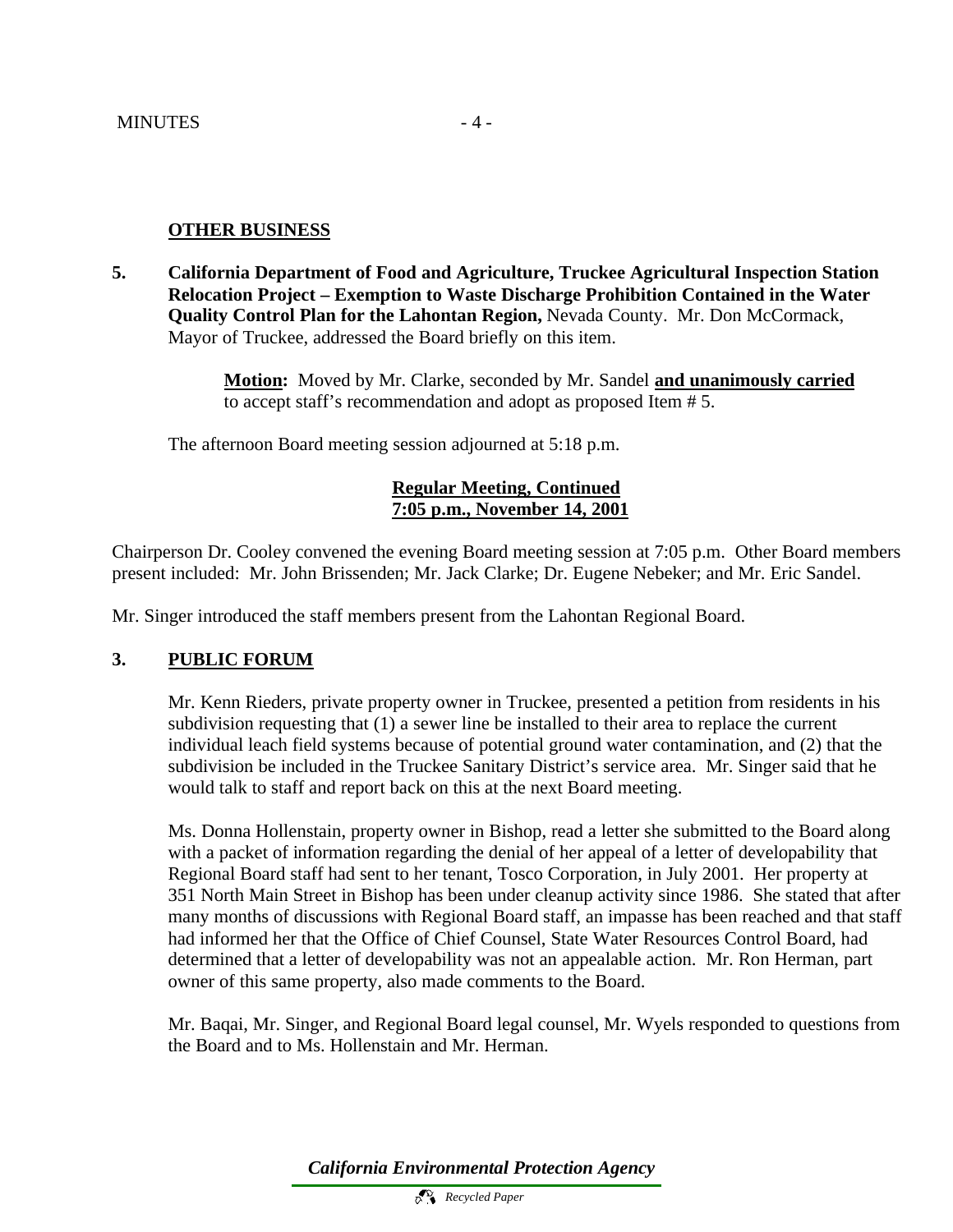#### MINUTES - 5 -

#### **4. MINUTES**

The minutes of the Regular Meeting of October 10-11, 2001 in Bishop were approved.

**Motion**: Moved by Mr. Sandel, seconded by Mr. Clarke **and unanimously carried** to adopt the October minutes as proposed with noted corrections on pages 4 and 5.

#### **6. Status Report – Surface Water Ambient Monitoring Program**

Thomas Suk, Lahontan Regional Board Staff, and Dr. David Herbst, University of California, Sierra Nevada Aquatic Research Laboratory, made the presentation on the surface water ambient water quality monitoring program and the bioassessment programs currently underway and planned for the Lahontan Region.

**7. Workshop – Discussion of the Closure Process for Underground Storage Tank (UST) Cases** Lisa Dernbach, Lahontan Regional Board staff, made the presentation and explained the case closure process to the Board. Mr. Ivo Bergsohn, a geologist with South Tahoe Public Utilities District, made additional comments.

The evening meeting adjourned at 9:50 p.m.

#### **Regular Meeting, Continued 8:30 a.m., November 15, 2001**

Chairperson Cooley called the morning session of the meeting to order at 8:34 a. m. Board members present included: Eric Sandel; John Brissenden; Jack Clarke; and Eugene Nebeker. Mr. Singer introduced the staff members present from the Lahontan Regional Board.

#### **ENFORCEMENT ACTION**

#### **10.** *Public Hearing –* **Consideration of an Administrative Civil Liability Order for the TCN Company, William McClintock, Bessie Pomin, and David and Betty Lowry for Violation of California Water Code Section 13267, Big Tree Cleaners,** Placer County.

This was a continuation of a public hearing from the March 14-15, 2001 Board meeting in Truckee regarding failure to submit a technical report for the Big Tree Cleaners.

Mr. Singer reported to the Board that staff has been working with the various parties and have reached a tentative settlement which he was asking the Board to ratify. At the March Board meeting, the Board had asked for a report on three items and their status which Mr. Singer presented: (1) To continue the monitoring effort at the site. This has been ongoing with regular reports being submitted on time; (2) That a long-term corrective action proposal be developed and submitted. It was submitted and staff is pleased with the direction is proposed and all work has been implemented that was previously proposed; and (3) The Board requested that all the parties work together to accomplish these ends. This has occurred.